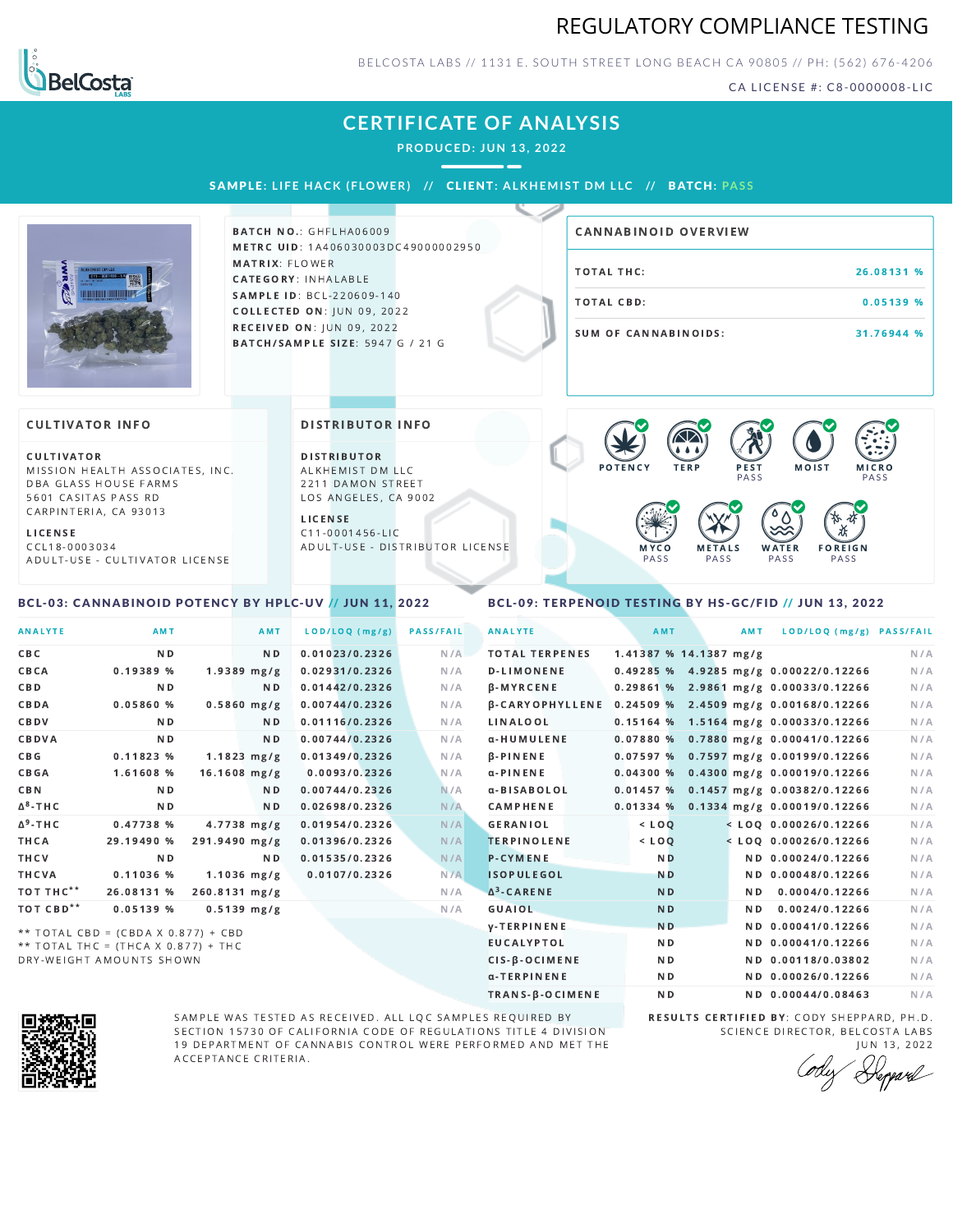# REGULATORY COMPLIANCE TESTING

#### <span id="page-1-0"></span>BCL-05: RESIDUAL PESTICIDE ANALYSIS BY LC-MS/MS ESI // JUN 11, 2022

| <b>ANALYTE</b>                  |               | LIMIT AMT (µg/g) | LOD/LOQ (µg/g) PASS/FAIL |             | <b>ANALYTE</b>                |               | LIMIT AMT (µg/g) | LOD/LOQ (µg/g) PASS/FAIL |             |
|---------------------------------|---------------|------------------|--------------------------|-------------|-------------------------------|---------------|------------------|--------------------------|-------------|
| <b>ABAMECTIN</b>                | $0.1 \mu g/g$ | ND.              | 0.01153/0.04             | <b>PASS</b> | <b>METALAXYL</b>              | $2 \mu g/g$   | N D              | 0.00503/0.02             | PASS        |
| ACEPHATE                        | $0.1 \mu g/g$ | N D              | 0.00368/0.02             | <b>PASS</b> | <b>METHIOCARB</b>             | Any amt       | N D              | 0.00503/0.02             | <b>PASS</b> |
| ACEQUINOCYL                     | $0.1 \mu g/g$ | N D              | 0.00417/0.02             | PASS        | METHOMYL                      | 1 $\mu$ g/g   | N D              | 0.00494/0.02             | PASS        |
| <b>ACETAMIPRID</b>              | $0.1 \mu g/g$ | ND.              | 0.00464/0.02             | <b>PASS</b> | <b>MEVINPHOS</b>              | Any amt       | N D              |                          | PASS        |
| <b>ALDICARB</b>                 | Any amt       | N D              | 0.01109/0.04             | <b>PASS</b> | <b>MEVINPHOSI</b>             |               | N D              | 0.00163/0.0084           | N/A         |
| <b>AZOXYSTROBIN</b>             | $0.1 \mu g/g$ | N D              | 0.00639/0.02             | <b>PASS</b> | <b>MEVINPHOS II</b>           |               | N D              | 0.00542/0.0316           | N/A         |
| <b>BIFENAZATE</b>               | $0.1 \mu g/g$ | N D              | 0.00355/0.02             | <b>PASS</b> | <b>MYCLOBUTANIL</b>           | $0.1 \mu g/g$ | N D              | 0.00867/0.04             | PASS        |
| <b>BIFENTHRIN</b>               | $3 \mu g/g$   | N D              | 0.00473/0.04             | <b>PASS</b> | <b>NALED</b>                  | $0.1 \mu g/g$ | N D              | 0.00328/0.02             | PASS        |
| <b>BOSCALID</b>                 | $0.1 \mu g/g$ | ND.              | 0.00494/0.02             | PASS        | OXAMYL                        | $0.5 \mu g/g$ | N D              | 0.00455/0.02             | <b>PASS</b> |
| CARBARYL                        | $0.5 \mu g/g$ | N D              | 0.00295/0.02             | PASS        | PACLOBUTRAZOL                 | Any amt       | N D              | 0.00714/0.04             | PASS        |
| CARBOFURAN                      | Any amt       | N D              | 0.00613/0.02             | <b>PASS</b> | PERMETHRIN                    | $0.5 \mu g/g$ | N D              |                          | PASS        |
| CHLORANTRANIL-<br><b>IPROLE</b> | $10 \mu g/g$  | N D              | 0.00697/0.04             | PASS        | PERMETHRIN CIS                |               | N D              | 0.00237/0.0082           | N/A         |
| <b>CLOFENTEZINE</b>             | $0.1 \mu g/g$ | ND               | 0.0054/0.02              | <b>PASS</b> | PERMETHRIN TRANS              |               |                  | ND 0.00245/0.0118        | N/A         |
| COUMAPHOS                       | Any amt       | N D              | 0.00215/0.02             | <b>PASS</b> | <b>PHOSMET</b>                | $0.1 \mu g/g$ | N D              | 0.0043/0.02              | PASS        |
| CYFLUTHRIN                      | $2 \mu g/g$   | ND.              | 0.05508/0.2              | <b>PASS</b> | PIPERONYLBUTO-<br>XIDE        | $3 \mu g/g$   | N D              | 0.00247/0.02             | PASS        |
| <b>CYPERMETHRIN</b>             | 1 $\mu$ g/g   | N D              | 0.00556/0.04             | <b>PASS</b> | <b>PRALLETHRIN</b>            | $0.1 \mu g/g$ | N D              | 0.00392/0.02             | PASS        |
| <b>DAMINOZIDE</b>               | Any amt       | ND.              | 0.00227/0.04             | PASS        | PROPICONAZOLE                 | $0.1 \mu g/g$ | N D              | 0.0024/0.02              | PASS        |
| <b>DIAZINON</b>                 | $0.1 \mu g/g$ | N D              | 0.00487/0.02             | <b>PASS</b> | <b>PROPOXUR</b>               | Any amt       | N D              | 0.00374/0.02             | PASS        |
| <b>DIMETHOATE</b>               | Any amt       | N D              | 0.00354/0.02             | PASS        | <b>PYRETHRINS</b>             | $0.5 \mu g/g$ | 0.0891           |                          | PASS        |
| <b>DIMETHOMORPH</b>             | $2 \mu g/g$   | N D              |                          | PASS        | <b>PYRETHRINS PYRETHRIN I</b> |               | 0.0538           | 0.00726/0.04             | N/A         |
| <b>DIMETHOMORPH I</b>           |               | N D              | 0.00109/0.0078           | N/A         | PYRETHRINS PYRETHRIN II       |               |                  | 0.0353 0.00754/0.02284   | N/A         |
| <b>DIMETHOMORPH II</b>          |               | ND               | 0.0015/0.0122            | N/A         | PYRIDABEN                     | $0.1 \mu g/g$ | N D              | 0.0034/0.02              | PASS        |
| <b>ETHOPROPHOS</b>              | Any amt       | ND.              | 0.0041/0.02              | PASS        | <b>SPINETORAM</b>             | $0.1 \mu g/g$ | N D              |                          | PASS        |
| <b>ETOFENPROX</b>               | Any amt       | N D              | 0.00274/0.02             | <b>PASS</b> | SPINETORAM J                  |               | N D              | 0.00329/0.016            | N/A         |
| <b>ETOXAZOLE</b>                | $0.1 \mu g/g$ | ND.              | 0.00385/0.02             | <b>PASS</b> | <b>SPINETORAM L</b>           |               | N D              | 0.00157/0.016            | N/A         |
| <b>FENHEXAMID</b>               | $0.1 \mu g/g$ | N D              | 0.01055/0.02             | PASS        | <b>SPINOSAD</b>               | $0.1 \mu g/g$ | N D              |                          | PASS        |
| <b>FENOXYCARB</b>               | Any amt       | N D              | 0.00175/0.02             | <b>PASS</b> | SPINOSAD A                    |               |                  | ND 0.00205/0.01438       | N/A         |
| <b>FENPYROXIMATE</b>            | $0.1 \mu g/g$ | N D              | 0.00481/0.02             | <b>PASS</b> | SPINOSAD D                    |               |                  | ND 0.00104/0.00498       | N/A         |
| <b>FIPRONIL</b>                 | Any amt       | N D              | 0.00478/0.02             | <b>PASS</b> | <b>SPIROMESIFEN</b>           | $0.1 \mu g/g$ | N D              | 0.00944/0.04             | PASS        |
| <b>FLONICAMID</b>               | $0.1 \mu g/g$ | N D              | 0.00398/0.02             | <b>PASS</b> | <b>SPIROTETRAMAT</b>          | $0.1 \mu g/g$ | N D              | 0.00208/0.02             | PASS        |
| FLUDIOXONIL                     | $0.1 \mu g/g$ | N D              | 0.01369/0.04             | <b>PASS</b> | SPIROXAMINE                   | Any amt       | N D              | 0.00344/0.02             | PASS        |
| <b>HEXYTHIAZOX</b>              | $0.1 \mu g/g$ | N D              | 0.00297/0.02             | <b>PASS</b> | <b>TEBUCONAZOLE</b>           | $0.1 \mu g/g$ | N D              | 0.00816/0.04             | PASS        |
| IMAZALIL                        | Any amt       | N D              | 0.0056/0.02              | PASS        | <b>THIACLOPRID</b>            | Any amt       | N D              | 0.0039/0.02              | PASS        |
| <b>IMIDACLOPRID</b>             | $5 \mu g/g$   | N D              | 0.00645/0.02             | PASS        | <b>THIAMETHOXAM</b>           | $5 \mu g/g$   | N D              | 0.00358/0.02             | PASS        |
| <b>KRESOXIM-</b><br>METHYL      | $0.1 \mu g/g$ | N D              | 0.00339/0.02             | PASS        | TRIFLOXYSTROB-<br>IN          | $0.1 \mu g/g$ | N D              | 0.00421/0.02             | PASS        |
| <b>MALATHION</b>                | 0.5 µg/g      | N D              | 0.00472/0.02             | PASS        |                               |               |                  |                          |             |

### BCL-13: PESTICIDE TESTING BY GC/MS // JUN 12, 2022

| <b>ANALYTE</b>         | LIMIT         | $AMT(\mu g/g)$ | LOD/LOQ (µg/g)  | <b>PASS/FAIL</b> |
|------------------------|---------------|----------------|-----------------|------------------|
| <b>CAPTAN</b>          | $0.7 \mu g/g$ | N D            | 0.03044/0.09219 | <b>PASS</b>      |
| CHLORDANE              | Any amt       | N D            |                 | <b>PASS</b>      |
| <b>CHLORDANE CIS</b>   |               | N D            | 0.01076/0.03264 | N / A            |
| <b>CHLORDANE TRANS</b> |               | N <sub>D</sub> | 0.0103/0.03113  | N/A              |

| <b>ANALYTE</b>          | LIMIT   | $AMT(\mu g/g)$ | LOD/LOQ (µg/g)  | <b>PASS/FAIL</b> |
|-------------------------|---------|----------------|-----------------|------------------|
| <b>CHLORPYRIFOS</b>     | Any amt | N D            | 0.01082/0.03287 | <b>PASS</b>      |
| <b>DICHLORVOS</b>       | Any amt | N D            | 0.0114/0.03455  | <b>PASS</b>      |
| <b>METHYL PARATHION</b> | Any amt | N D            | 0.01308/0.03964 | <b>PASS</b>      |